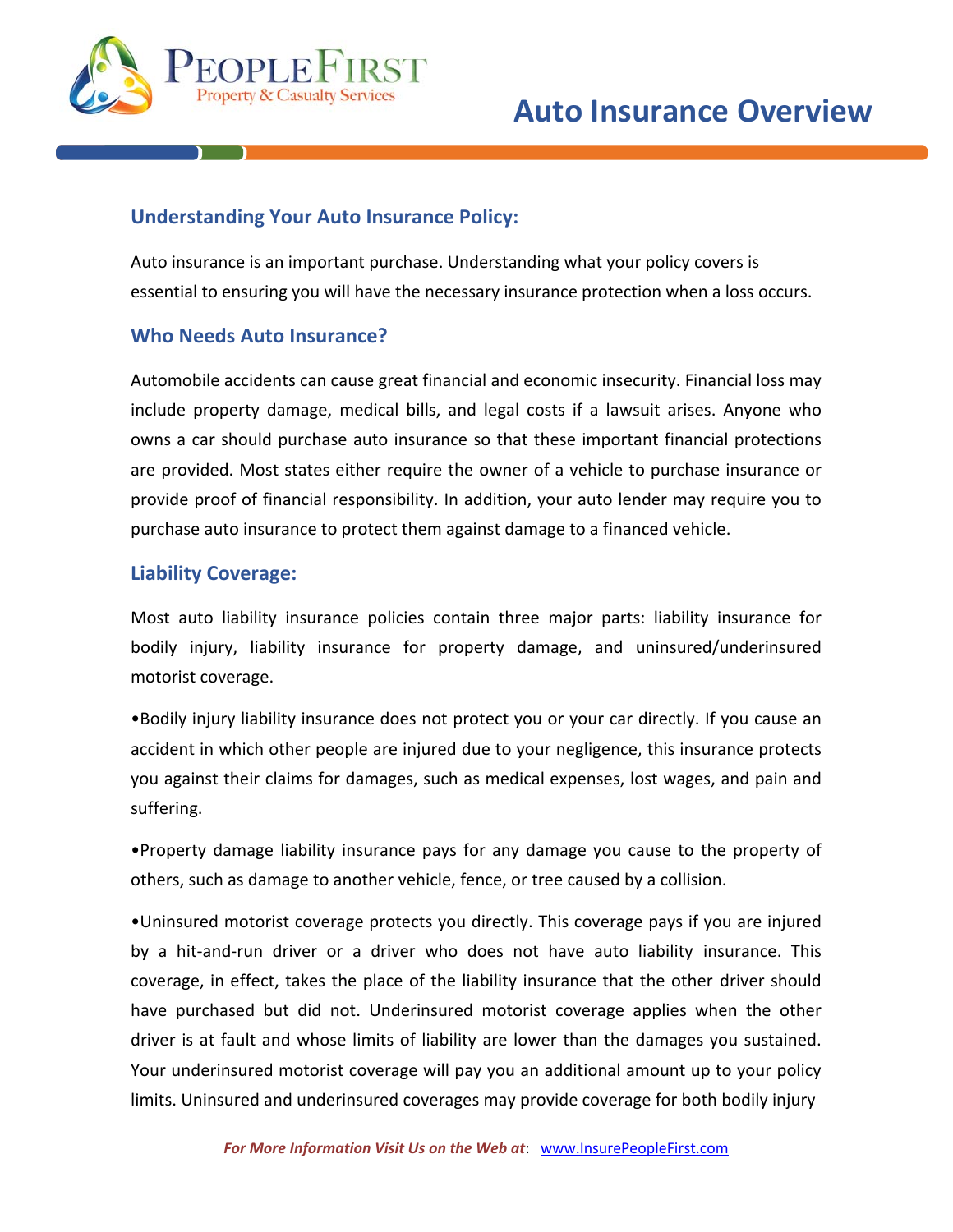

and property damage losses combined, or you may be required to purchase separate coverage for bodily injury and property damage.

When purchasing liability coverage, you will need to determine the amount of coverage needed to protect yourself if a loss occurs. Coverage is often sold with a per person and total per loss maximum amount. For example, 100/300/50 coverage means that you have coverage of \$100,000 bodily injury liability insurance per person, \$300,000 total bodily injury liability insurance per accident, and \$50,000 property damage liability per accident.

Some states have no‐fault laws ‐ meaning there is no need to determine who is at fault to receive payment for injury claims. Each party would seek recovery from his/her own insurer instead of bringing a lawsuit. No‐fault does not completely eliminate the risk of you being sued. However, no-fault laws do place restrictions on when a suit can be brought forward. There are two typical types of coverage provided under a no‐fault system. These coverages are Personal Injury Protection (PIP) and Residual Bodily Injury Liability Coverage.

•Personal Injury Protection (PIP) coverage will pay you, your relative or any other person riding in your car a minimum amount per person for injury regardless of fault. The level of benefits varies widely among states. Coverage typically includes medical expenses, rehabilitation expenses, work loss benefits (loss wages), funeral expenses, and survivor's loss benefits.

•Residual Bodily Injury Liability Coverage will protect your family and anyone else while in your car with your permission in the event you are sued because of injuries caused to others. No-fault laws usually have certain thresholds that, if exceeded, open the possibility of a suit. These thresholds can be based on a specific dollar amount, clearly defined injuries, and/or a death resulting from an accident.

### **Coverage for Your Car:**

There are two types coverage that you can choose to purchase to protect your car.

•Collision Coverage pays for physical damage to your car as a result of your auto colliding with an object, such as another car or a tree.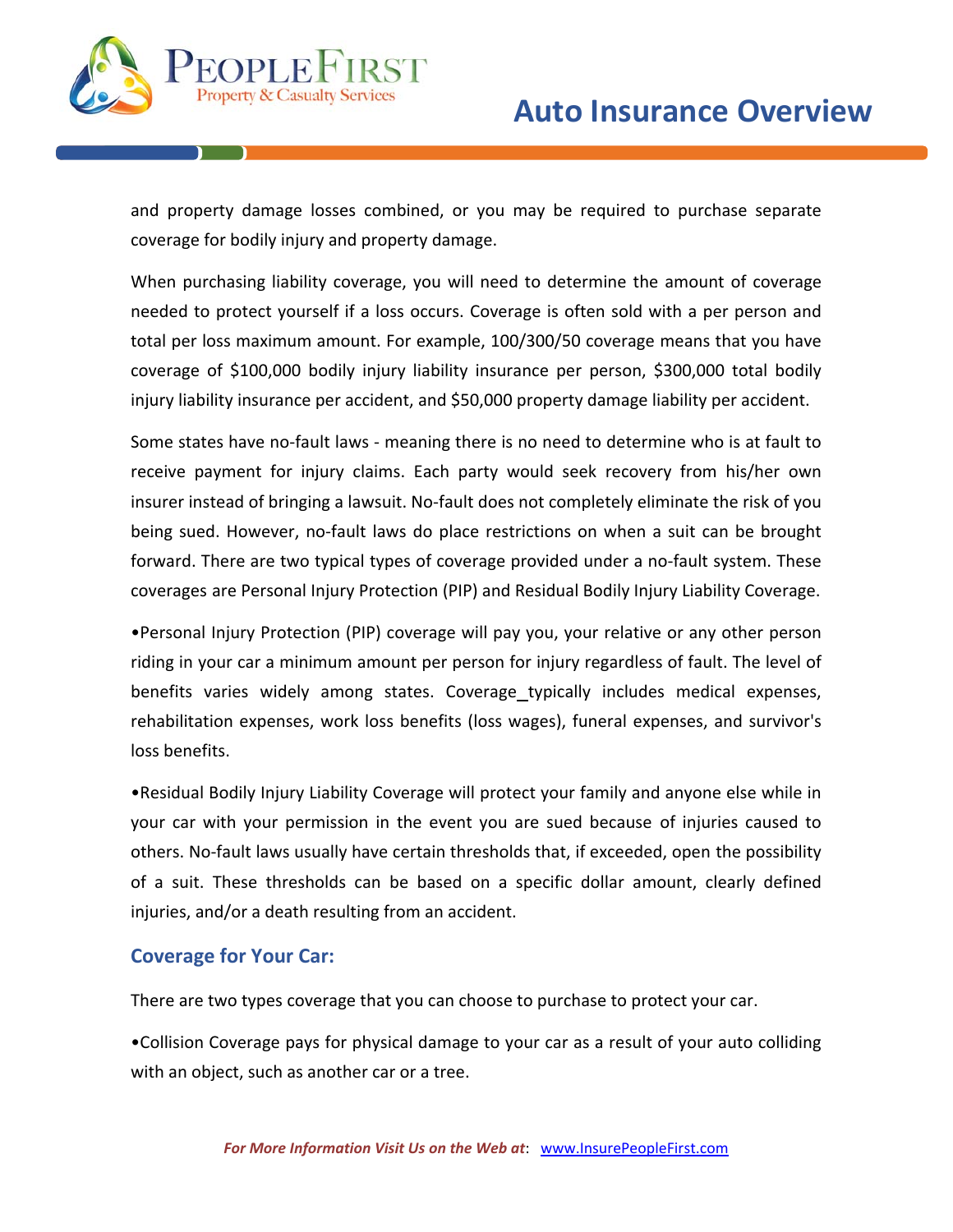

•Comprehensive Coverage pays for damage to your auto from almost all other losses other than collision. Covered losses under comprehensive coverage include the following:

theft, fire, vandalism, weather related losses such as hail, water (flood), falling objects, damage caused by a bird or animal, and glass breakage.

When purchasing collision or comprehensive coverage, you will need to determine what your deductible should be. A deductible is the amount of money you agree to pay prior to the insurance company making any payment on a loss. Typical deductible amounts are \$250, \$500 or \$1000.

## **Other Optional Coverage:**

Depending on what you want to protect against and how much money you want to spend, there are several other types of coverage which you may purchase. These include:

•Medical Payment Coverage (MPC) pays for the medical and funeral expenses for you or others injured or killed in an accident while riding in or driving your auto. This coverage also often extends to insureds that are struck by a vehicle while acting as a pedestrian. Covered expenses include hospital, surgical, chiropractor, dental, and funeral expenses. This might duplicate benefits provided by your health insurer.

•Rental reimbursement coverage or transportation expenses pay for a rental car if your vehicle is damaged by a covered loss. This coverage is usually purchased with a daily and total maximum. For example, \$20 per day up to a total of \$600.

•Towing or Emergency Road Service coverage pays the cost of towing your car to a repair shop.

### **What To Do In Case Of An Accident:**

If you are in an accident, you should:

•Remain calm.

•Telephone the proper authorities and inform them of any injuries. Regardless of the circumstances, report the accident to the police.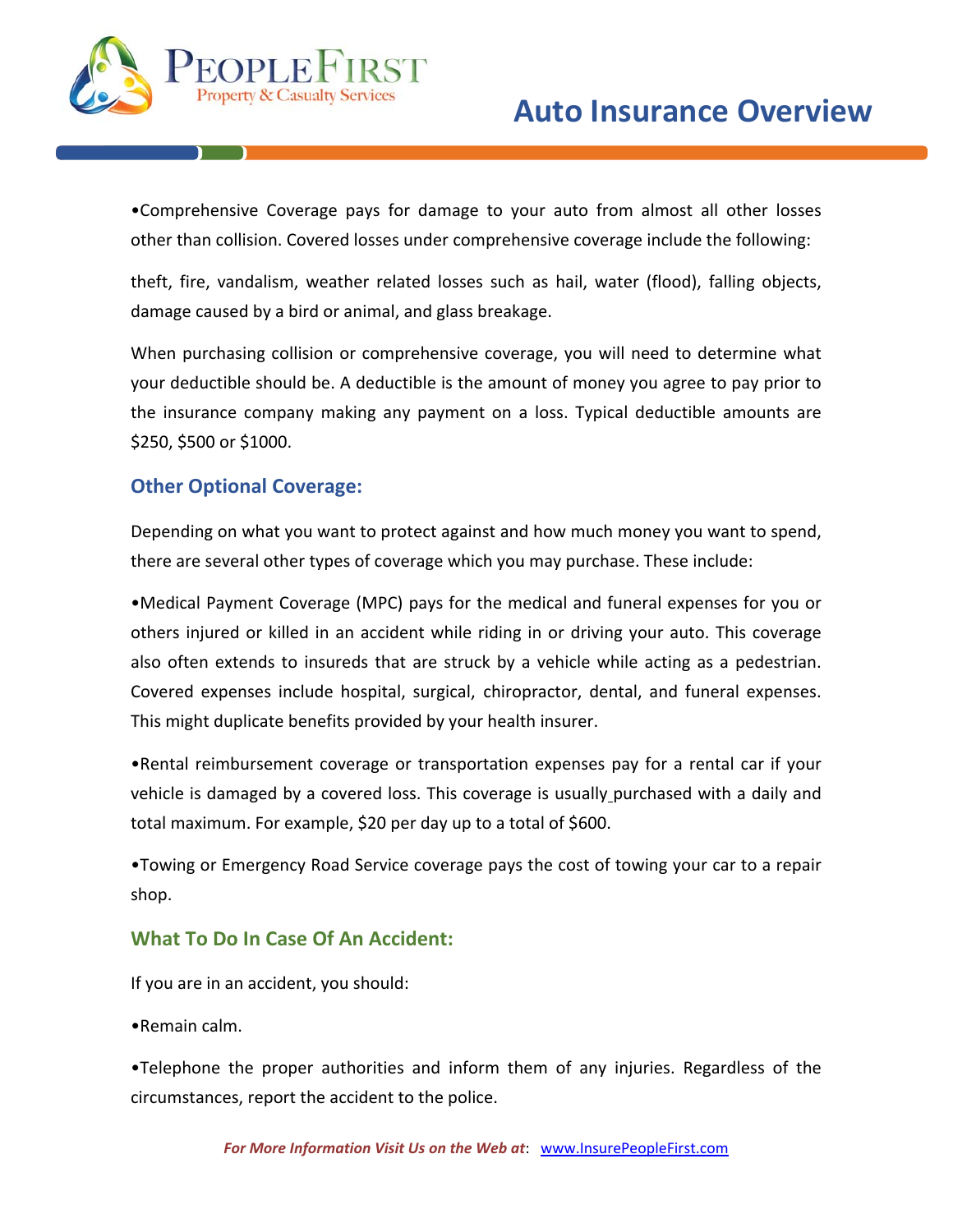

•Check for any injuries and administer first aid if necessary.

•Record the name, address and phone number of the other driver. Always write down the make and license number of all vehicles involved.

•Collect the names, addresses and phone numbers of all passengers and

witnesses. •Take photos of the accident scene if possible.

- •Do not admit fault.
- •Ask the investigating officer how to obtain a copy of the police report.
- •Notify your agent or insurance company immediately.
- •Your auto insurance policy will financially protect you up to your policy limits for auto

damage or injuries resulting from an auto accident.

•Be aware of the types of coverage offered and what is required in your state.

•Review your auto policy and stay informed on what and whom your auto policy will cover.

•Know your state's minimum amount of liability coverage required, and decide what amount is best for your situation.

- •The state in which you reside will have either a tort or no‐fault system in place.
- •Know how to file a claim with your insurance company.
- •When an accident occurs, know what to do to protect yourself and others around you.

## **For More Information please contact:**

Sandi Wiktor 484‐546‐7771

sandi.wiktor@insurepeoplefirst.com

*For More Information Visit Us on the Web at*: www.InsurePeopleFirst.com